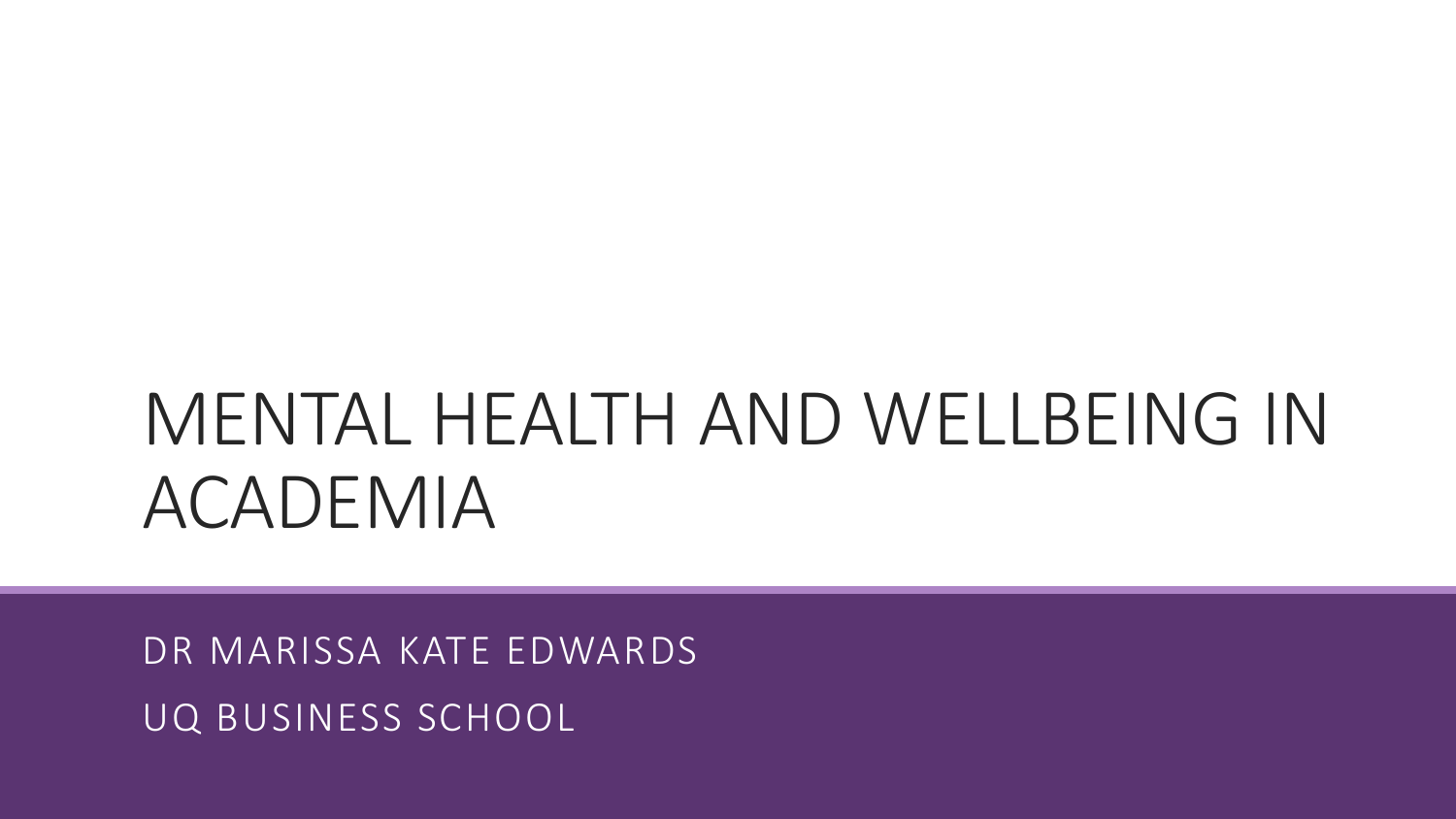#### Acknowledgement of Country

We acknowledge the Traditional Owners and their custodianship of the lands on which we meet.

We pay our respects to their Ancestors and their descendants, who continue cultural and spiritual connections to Country.

We recognise their valuable contributions to Australian and global society.

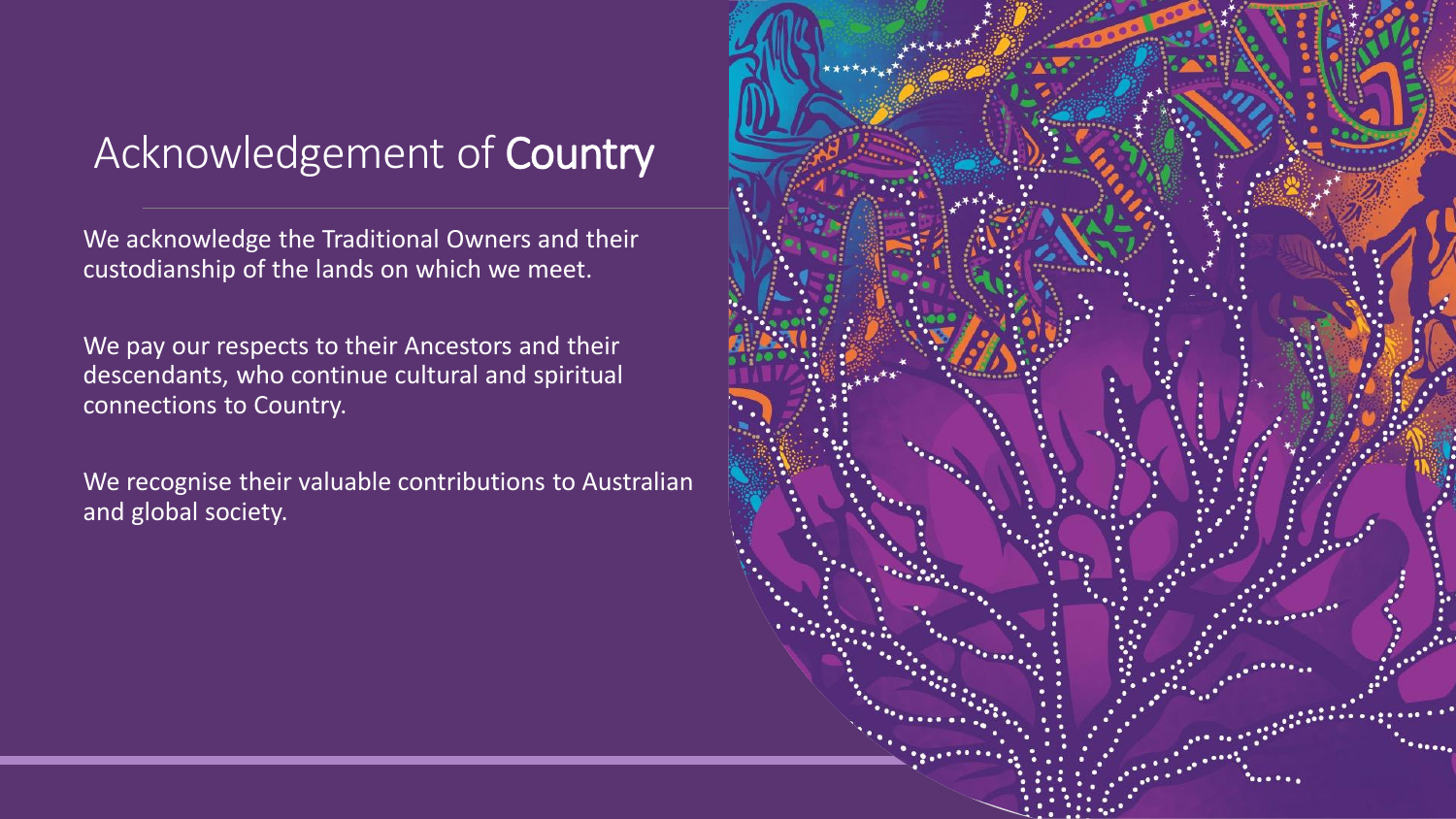### Session Overview

- Higher education in the  $21^{st}$  century
- Introduction to academic mental health
- Activity 1: Common stressors
- Activity 2: Coping strategies
- Support Your Mental Health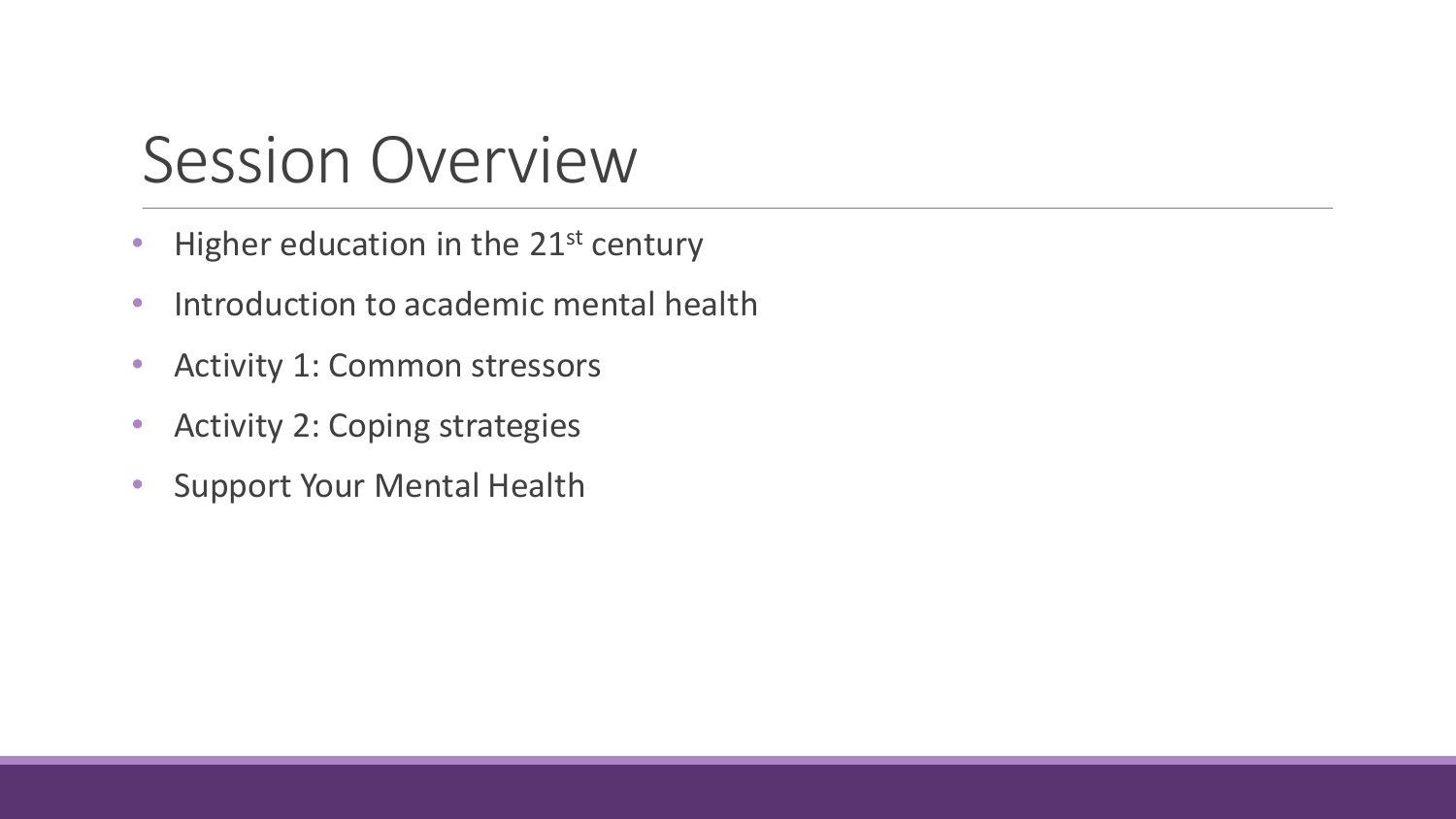# Higher Education in the 21<sup>st</sup> Century

- Structural changes in universities internationally have led to greater quantification of academic output, increasing casualization, reduced autonomy, and increased workload pressures (Sang, Powell, Finkel & Richards, 2015)
- *Times Higher Education* survey (2018) of academics highlighted workload, difficulty maintaining friendships, carer responsibilities, and work-life balance as areas of concern
- Increasing student entitlement associated with faculty stress, exhaustion and burnout
- High rates of adjunct appointments and casualization across the world
	- The consequences of casualization include lack of time for professional development (Klopper & Power, 2014) perceived marginalization (Loveday, 2018), and poor working conditions (Brown, Goodman & Yasukawa, 2010)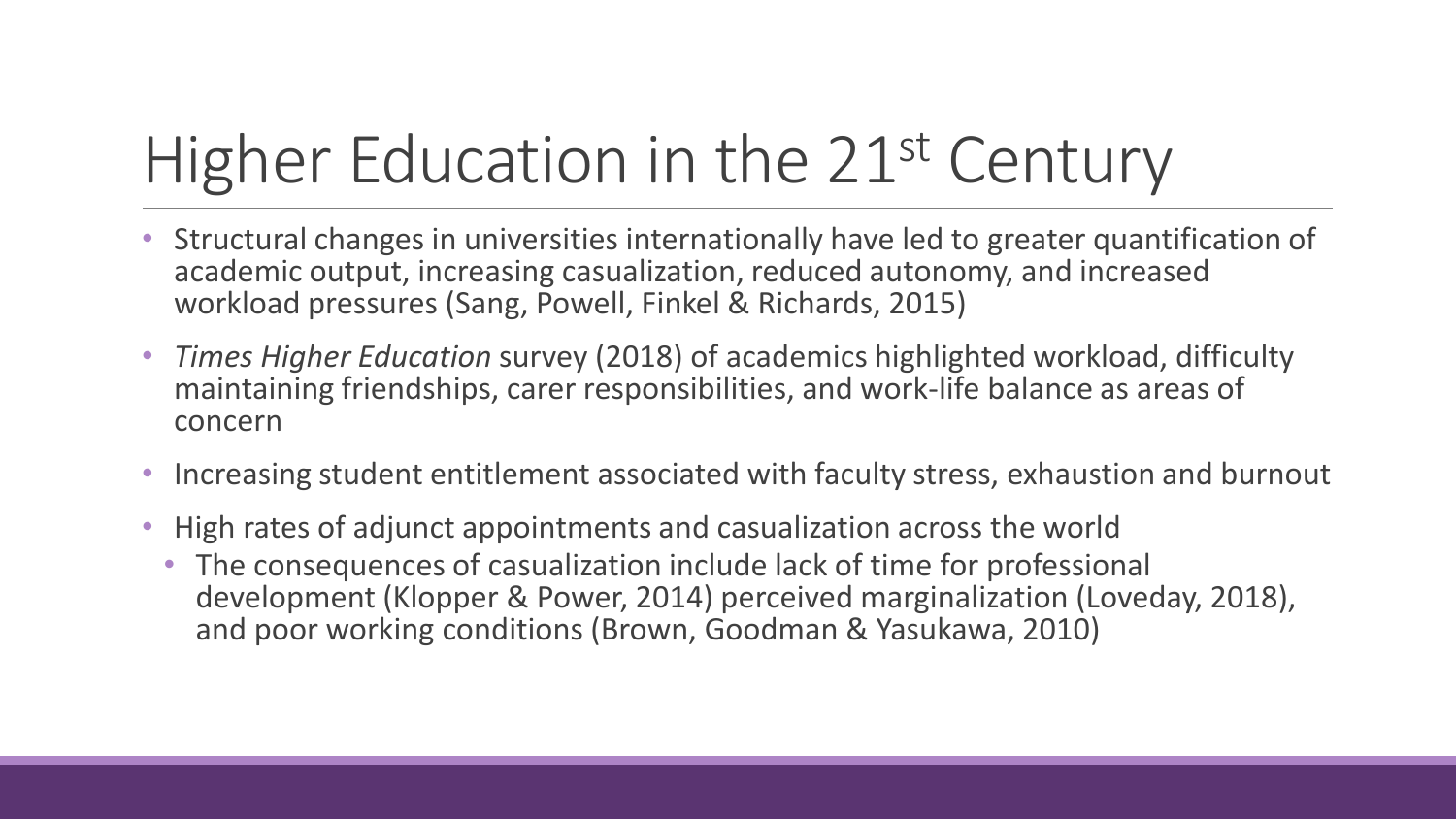## Academic Mental Health

- Strong evidence worldwide for a mental health "crisis" in universities
- University and College Union survey (2013, UK)
	- Nearly three-quarters of faculty in the sample agreed or strongly agreed with the statement "I find my job stressful" and more than one third said they "often" or "always" experienced levels of stress they found unacceptable
- Academics and postgraduate students are at increased risk of having or developing a mental health problem relative to other populations (Guthrie et al., 2017)
- Nottingham Trent University UCU survey (2018) revealed that 41% of academics believed that their workload had a negative effect on their mental health; 18% worked a full unpaid day on weekend
- Teaching evaluations are often stressful for faculty and can lead to heightened anxiety; abusive anonymous comments can be highly distressing (Heffernan, 2021)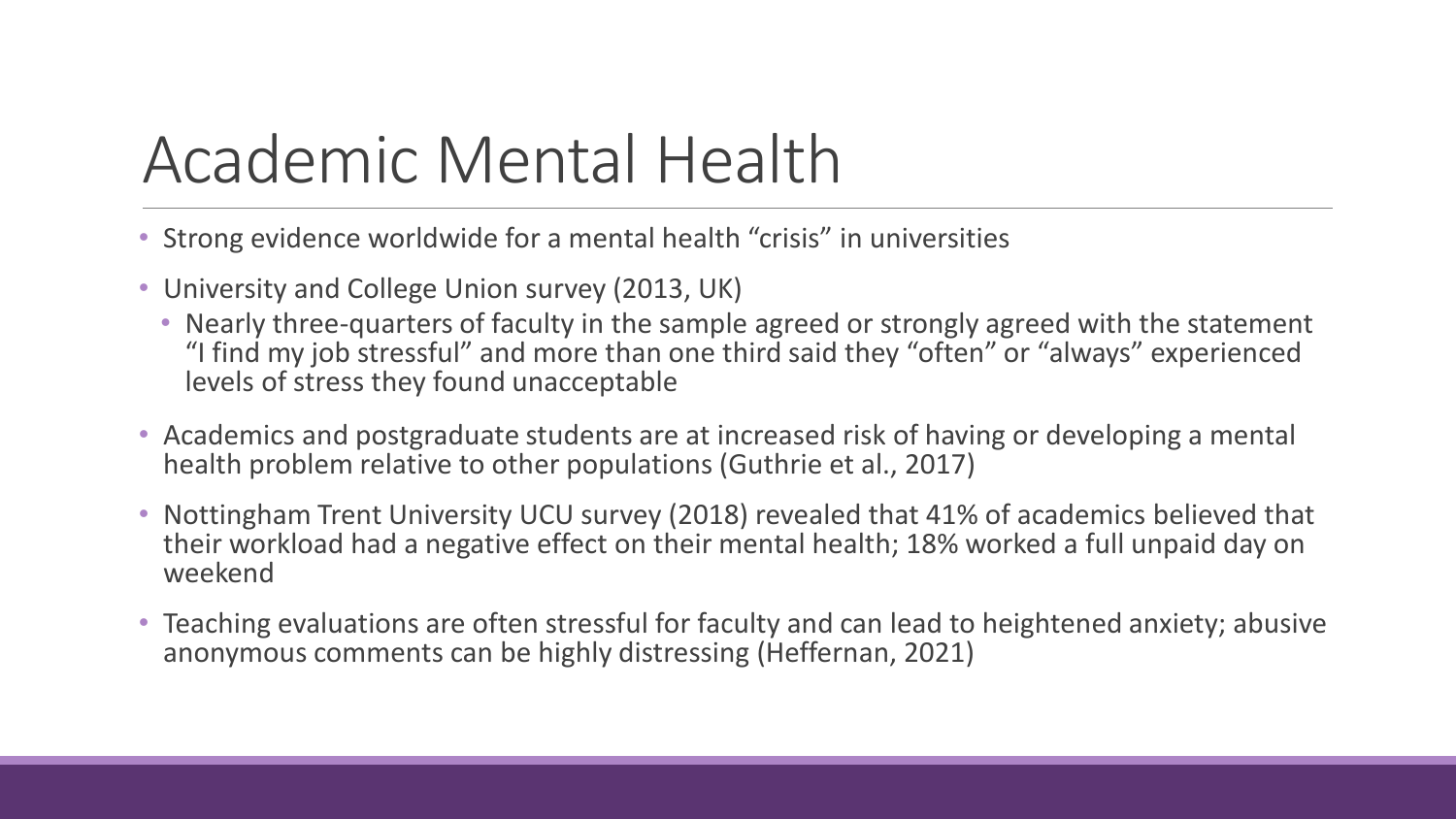## Mental Health in Business Schools

- Lacking discipline-specific research in this context!
- Some evidence for poor mental health in undergraduate students; limited research with postgraduate students and faculty (see Edwards, Martin & Ashkanasy, 2021 for a review)
- Considerable anecdotal evidence that many academics in business schools experience high levels of stress and reduced well-being overall
- Greater managerialism linked to increasing work demands and lower resources; in turn, this is associated with burnout and turnover among academic staff (McCarthy & Dragouni, 2020)
- High rates of depression, anxiety and impostor syndrome in PhD students (Pervez et al., 2020)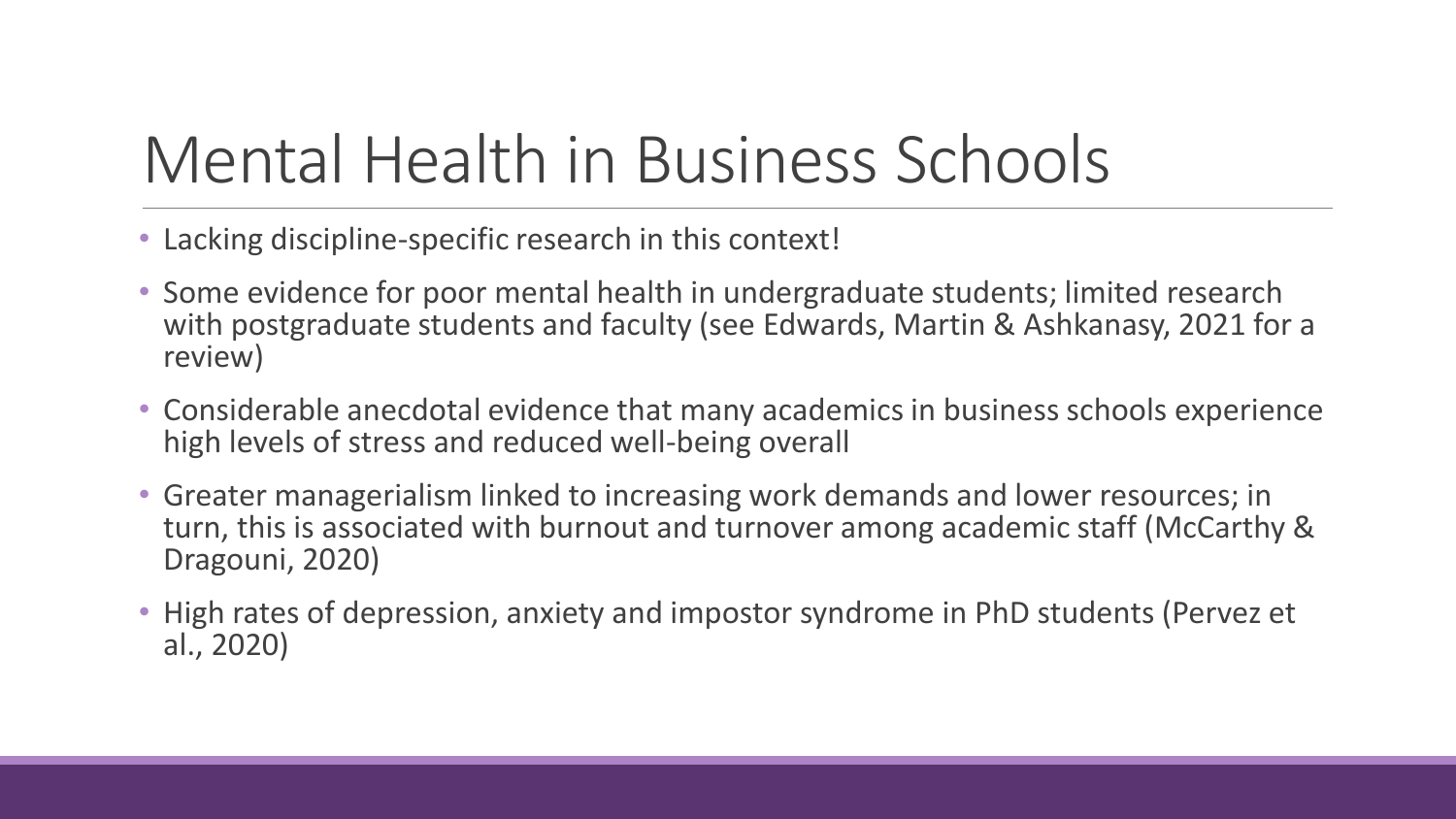## Mental Health in PhD students

- A major survey at the University of California, Berkeley revealed that almost 47% of PhD students reported symptoms of depression, as compared to 37% of Masters students (University of California-Berkeley Graduate Assembly, 2015).
- In a review, Sverdlik et al. (2018: 363) noted that "… [even] studies that aim to explore the positive emotions associated with the doctoral experience unfortunately tend to report negative emotions as the dominant affective state for PhD students."
- Nature (2019) international survey of doctoral students revealed 71% were generally satisfied with their experience, but 36% had sought help for anxiety or depression related to their PhD
- One in two PhD students experiences psychological distress; one in three is at risk of developing a mental illness (Levecque et al., 2017)
- In an international study, around 40% of doctoral students met the provisional criteria for a mental illness (Evans et al., 2018)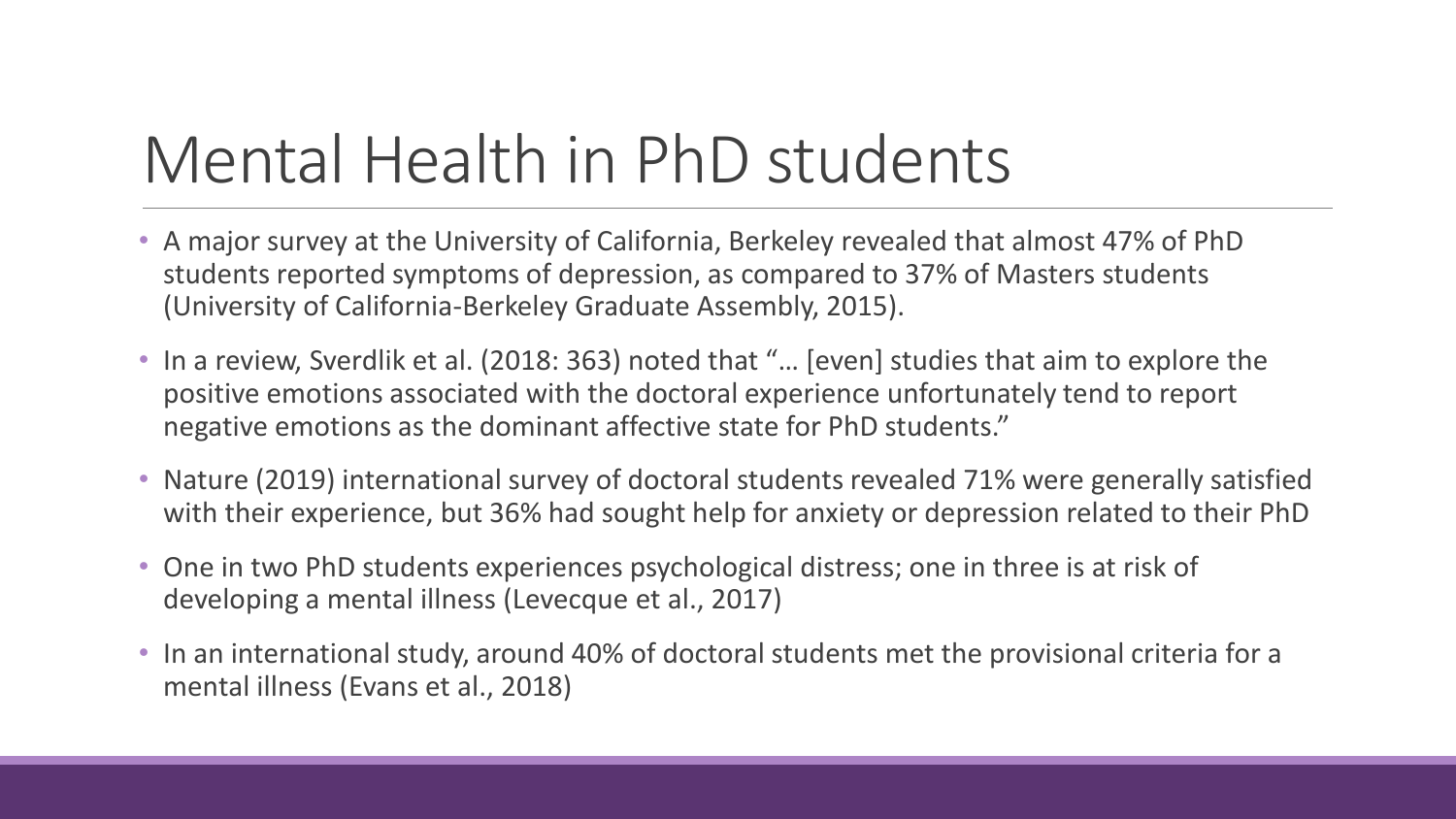

## Activity: Common Stressors

• What challenges have you faced as a HDR student?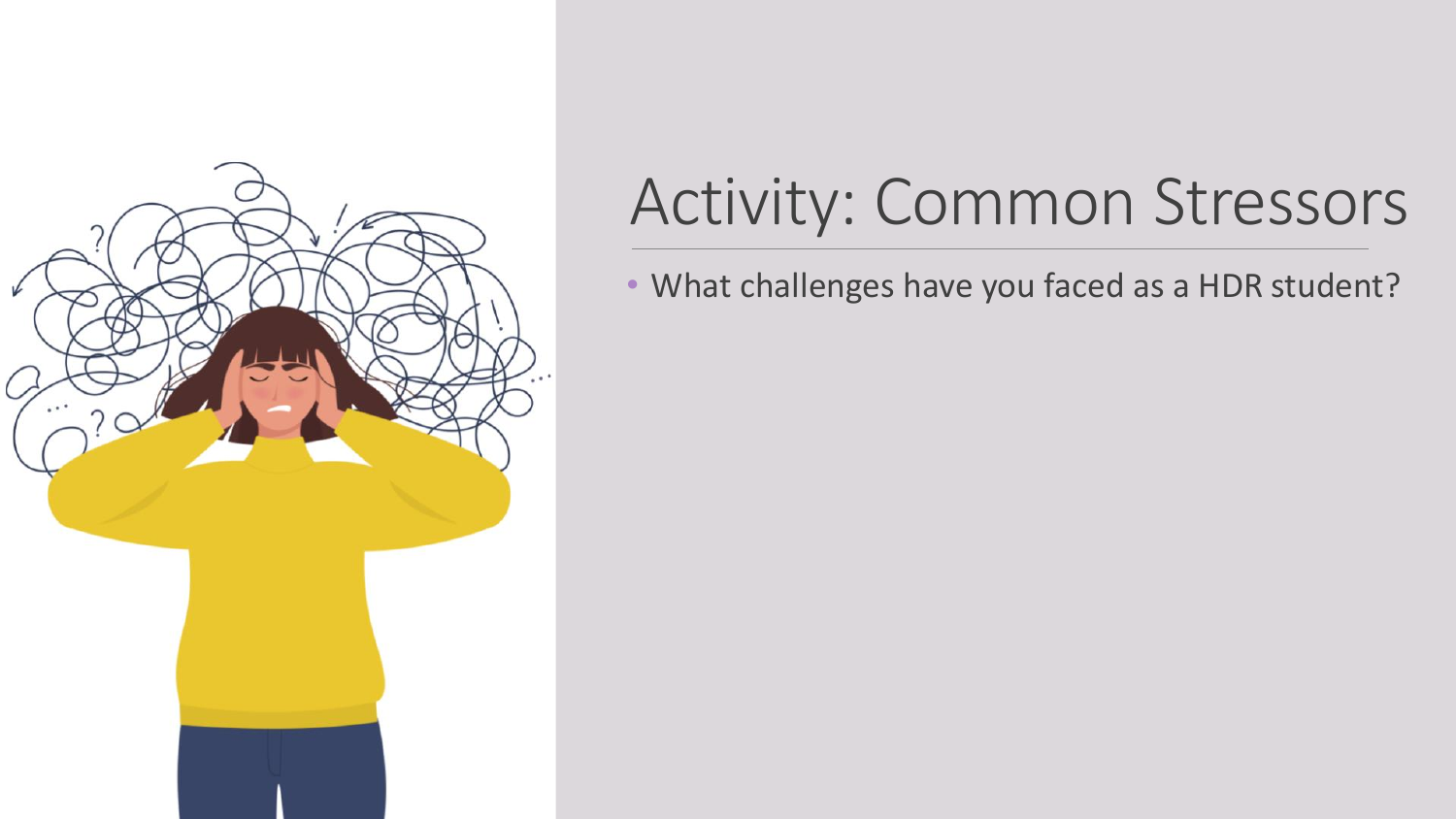

# Activity: Coping Strategies

• How do you prefer to cope with these challenges?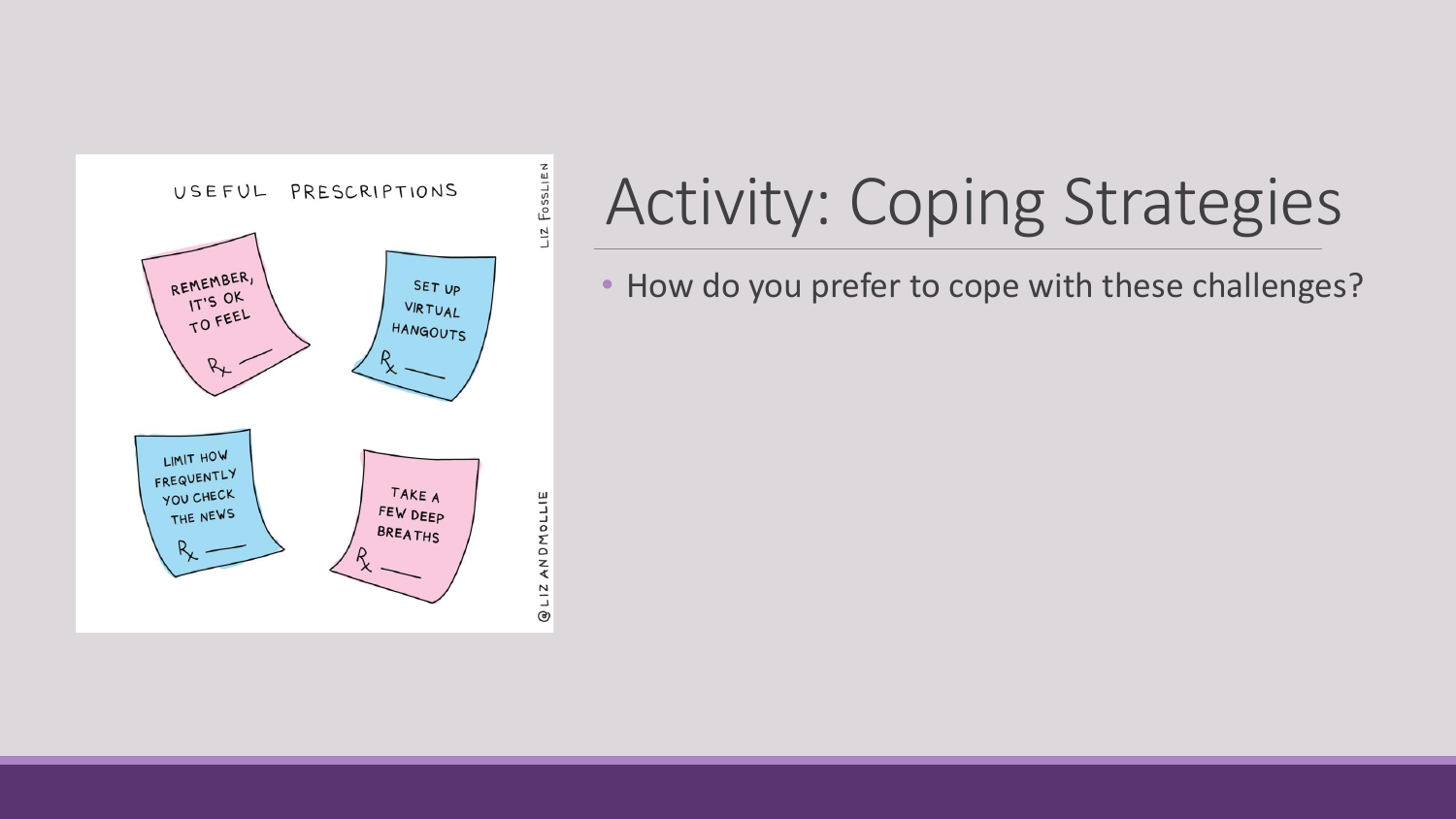#### Support Your Mental Health

| Seek professional help if you are struggling       |
|----------------------------------------------------|
| Prioritize sleep, nutrition and exercise           |
| Nurture important relationships                    |
| Practice self-care                                 |
| Join a social group (or two or three)              |
| Identify and challenge unhelpful thinking patterns |
| Build an identity outside of your PhD              |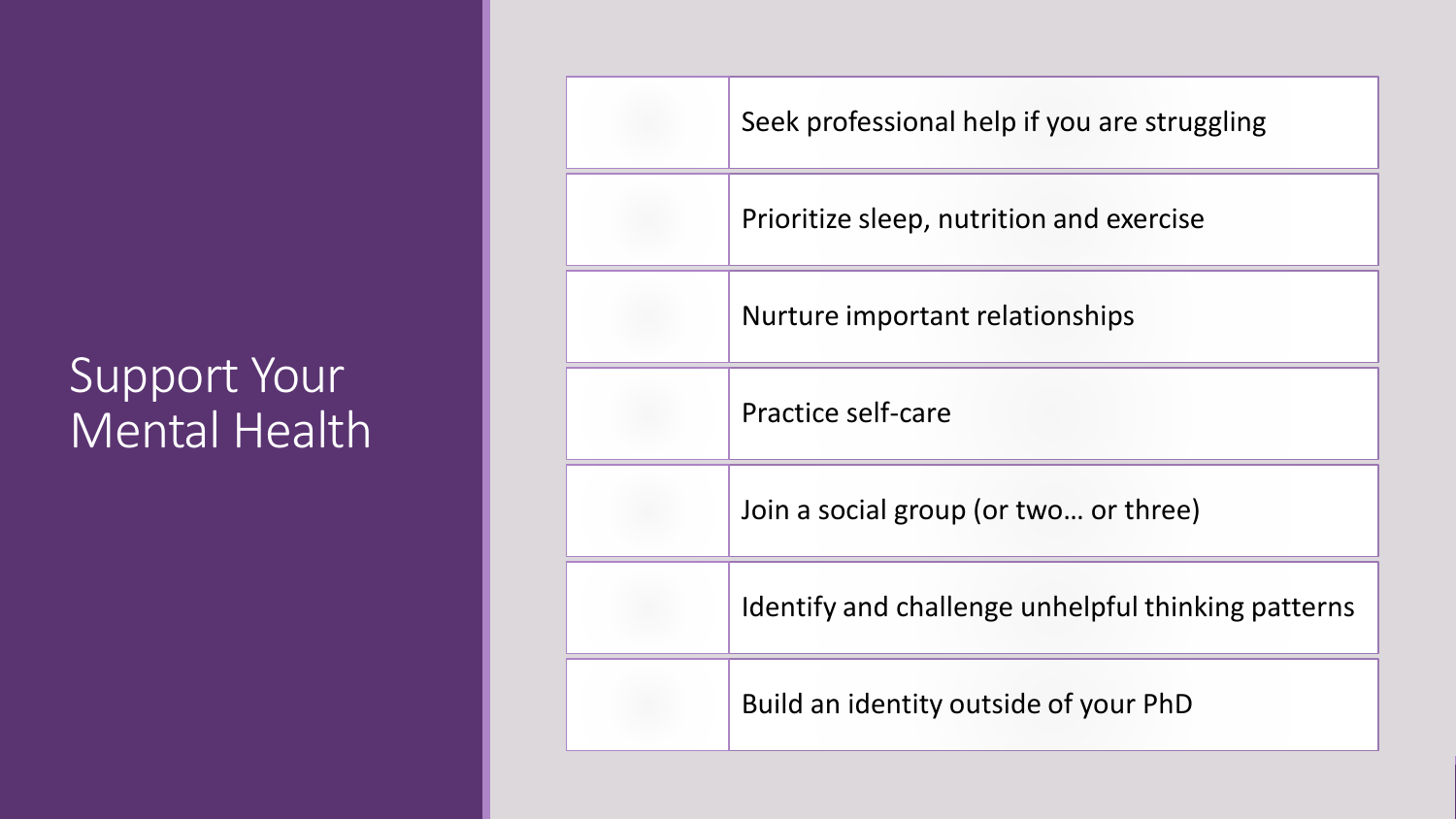#### Contact Details

Thank you for your engagement!

Email: [m.edwards@business.uq.edu.au](mailto:m.edwards@business.uq.edu.au)

Twitter: [@DrMarissaKate](https://twitter.com/drmarissakate?lang=en)

Voices of Academia: [http://www.voicesofacademia.com](http://www.voicesofacademia.com/)

Submissions: [contact@voicesofacademia.com](mailto:contact@voicesofacademia.com)